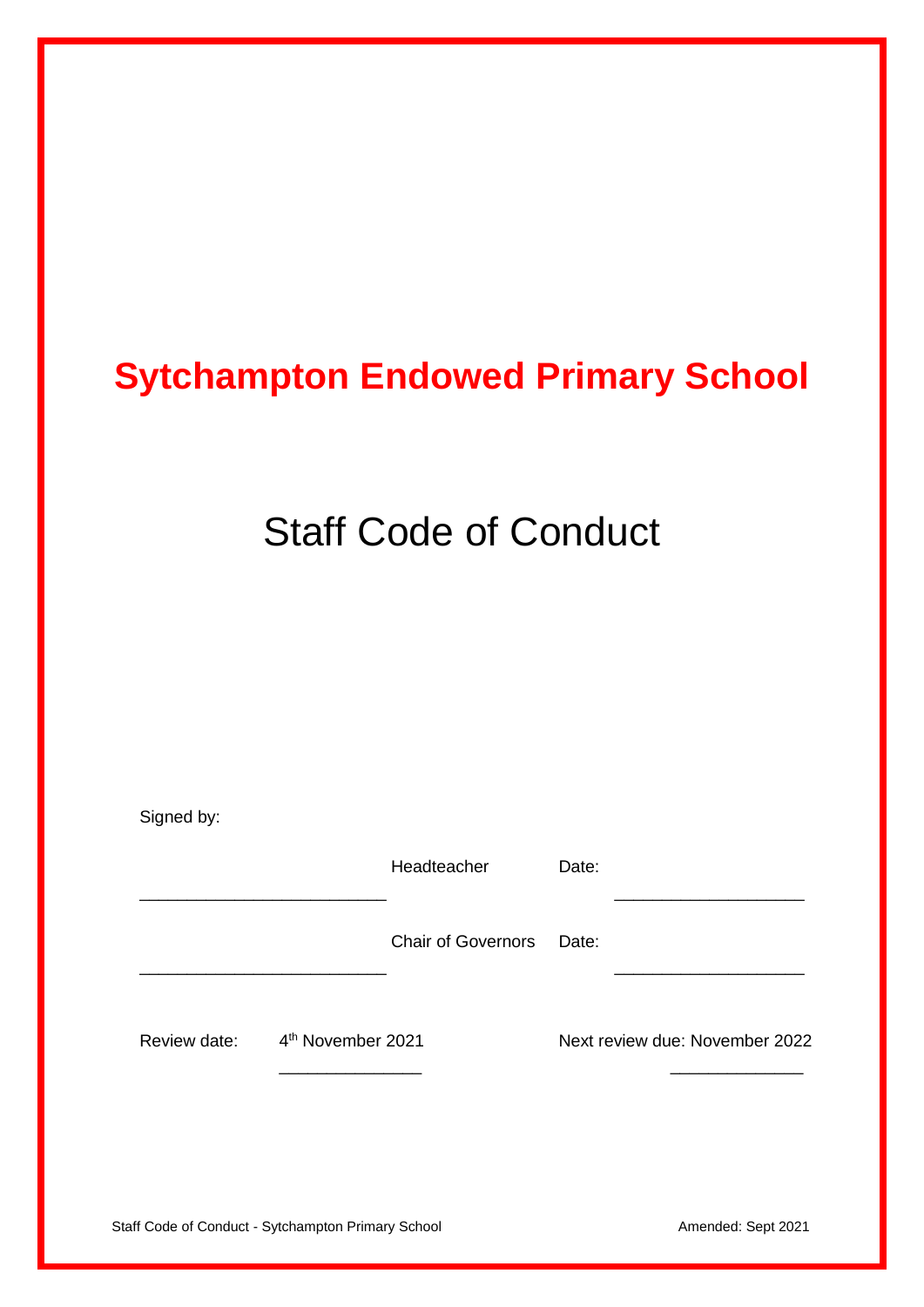Staff Code of Conduct - Sytchampton Primary School **Amended: Sept 2021**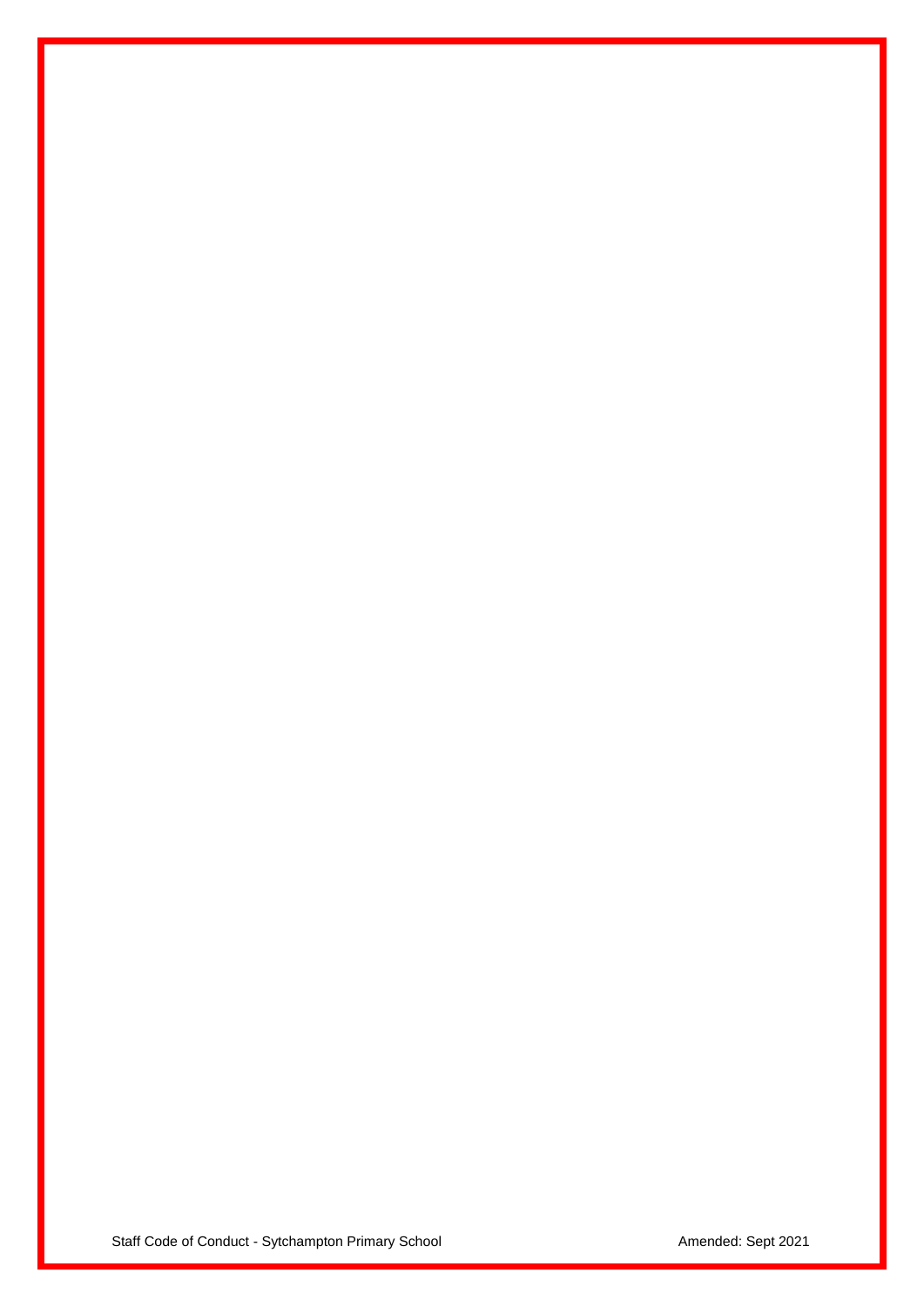## Contents

| 1.  |  |  |
|-----|--|--|
| 2.  |  |  |
| 3.  |  |  |
| 4.  |  |  |
| 5.  |  |  |
| 6.  |  |  |
| 7.  |  |  |
| 8.  |  |  |
| 9.  |  |  |
| 10. |  |  |
| 11. |  |  |
| 12. |  |  |
| 13. |  |  |
| 14. |  |  |
| 15. |  |  |
| 16. |  |  |
| 17. |  |  |
| 18. |  |  |
| 19. |  |  |
| 20. |  |  |
| 21. |  |  |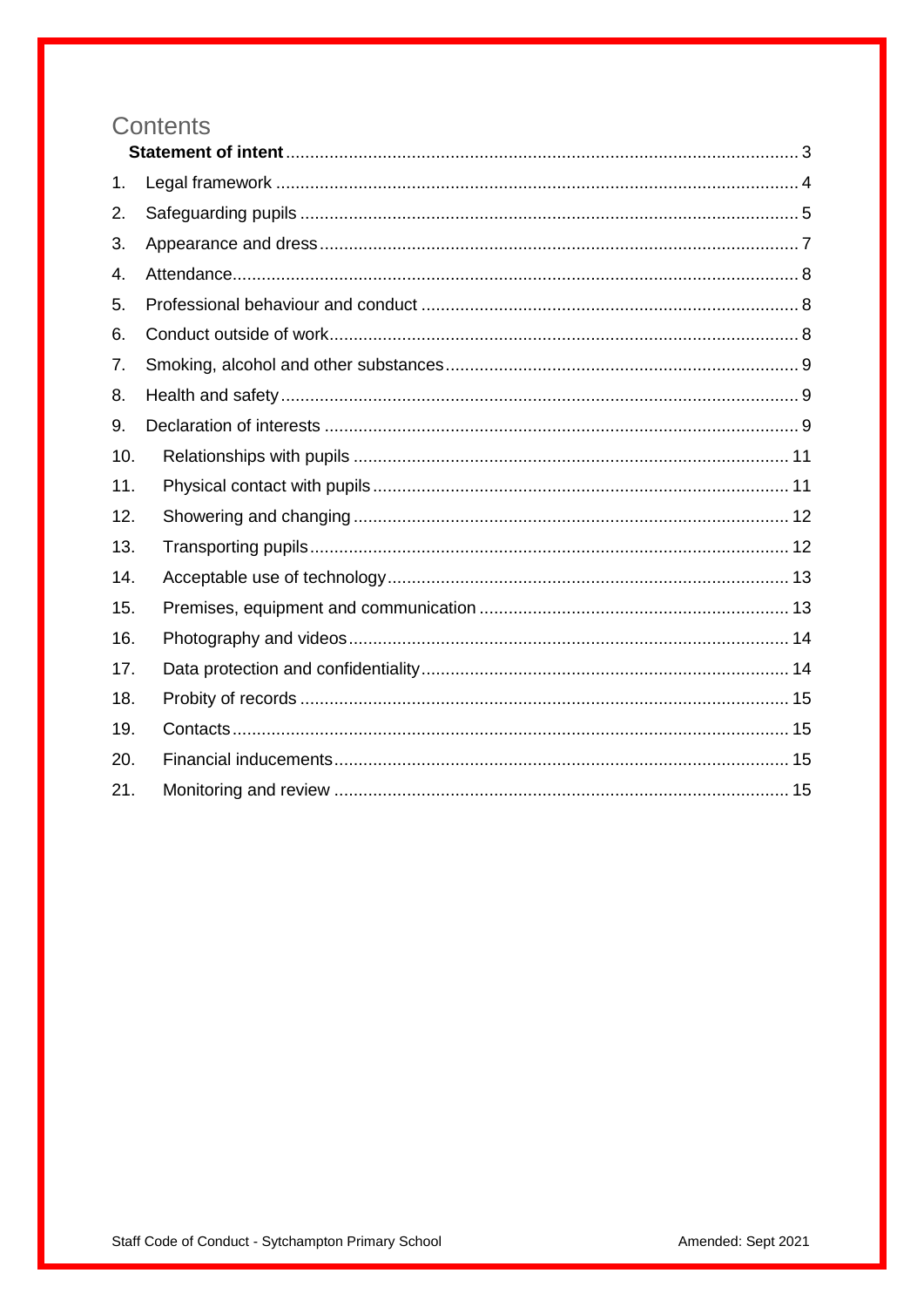## <span id="page-3-0"></span>**Statement of intent**

Sytchampton Endowed Primary School expects all pupils to receive high-quality teaching and learning in a positive and respectful environment.

Employees at the school should understand that their own behaviour, and the manner in which they conduct themselves with their colleagues, pupils, parents and other stakeholders, sets a positive and professional example for pupils.

We recognise that the majority of staff members act appropriately and treat each other with dignity and respect; however, we consider it important to clarify the expected standards.

This policy forms part of a staff member's contract of employment and failure to comply with it, and with the associated school policies, may result in disciplinary action being taken, including legal action where this is warranted.

This document applies to all staff members who are:

- Employed by the school, including the headteacher and volunteers.
- Employed in units or bases that are attached to the school.

This document does not apply to:

- Peripatetic staff members who are centrally employed by the LA.
- School catering staff employed by external providers
- Employees of external contractors.

These employees are governed by their employment contracts and any relevant laws pertaining to their activities within the school, for example, the GDPR and the Data Protection Act 2018.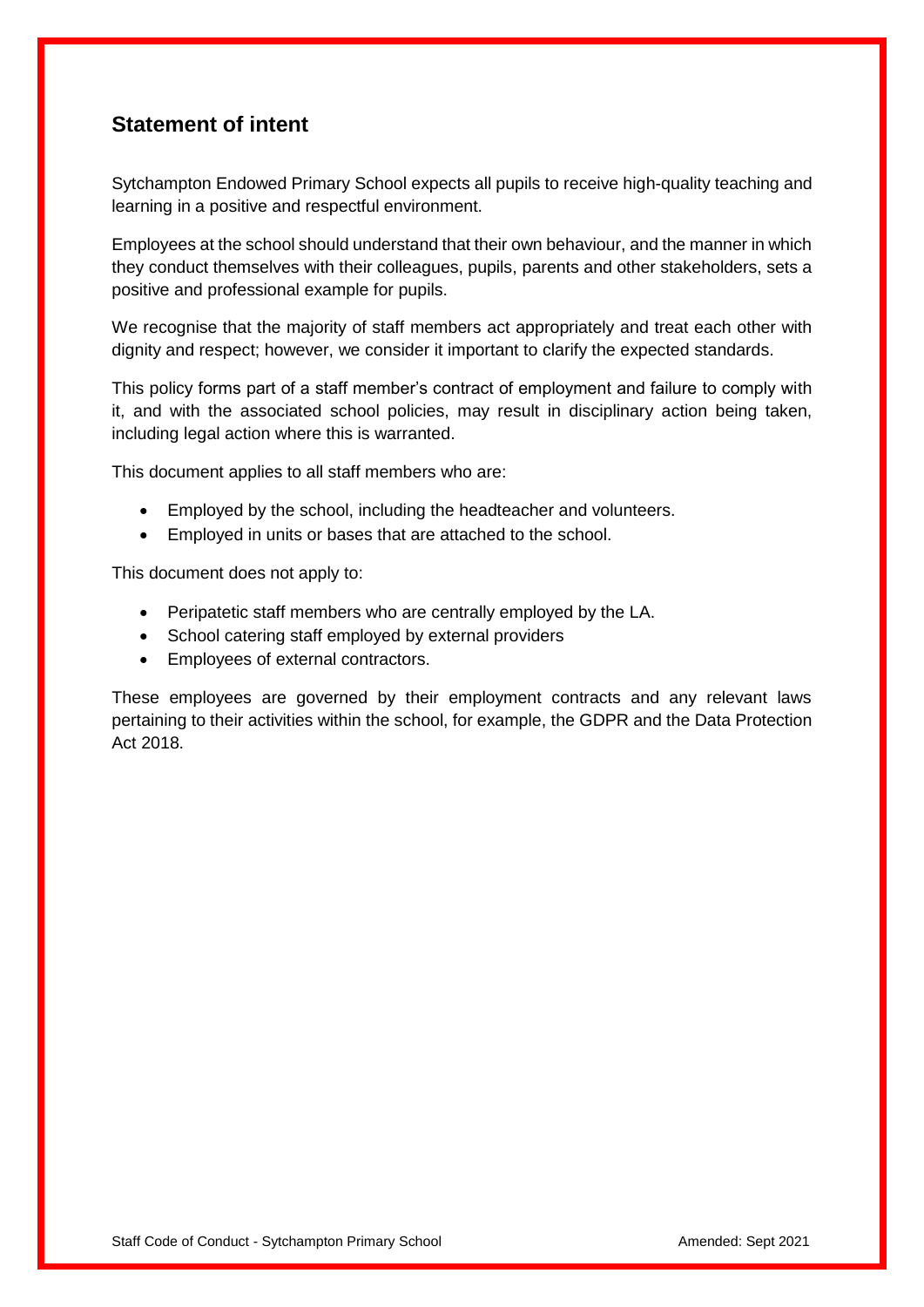#### <span id="page-4-0"></span>**1. Legal framework**

- 1.1. This policy has due regard to all legislation including, but not limited to, the following:
	- The General Data Protection Regulation (GDPR)
	- The Data Protection Act 2018
	- The Education Act 2002
	- The Children Act 1989
	- The Working Time Regulations 1998 (as amended)
	- Sexual Offences Act 2003
- 1.2. This policy also has due regard to statutory guidance including, but not limited to, the following:
	- DfE (2019) 'Keeping children safe in education'
	- DfE (2018) 'Working Together to Safeguard Children'
	- DfE (2018) 'Staffing and employment advice for schools'
- 1.3. This policy operates in conjunction with the following school policies and documents:
	- Child Protection and Safeguarding Policy
	- Health and Safety Policy
	- Data Protection Policy
	- Allegations of Abuse Against Staff Policy
	- Equal Opportunities Policy
	- Intimate Care Policy
	- Staff Leave of Absence Policy
	- Whistleblowing Policy
	- Use of Reasonable Force Policy
	- E-safety Policy
	- Acceptable Use Agreement
	- Photography Policy
	- Technology Acceptable Use Agreement Staff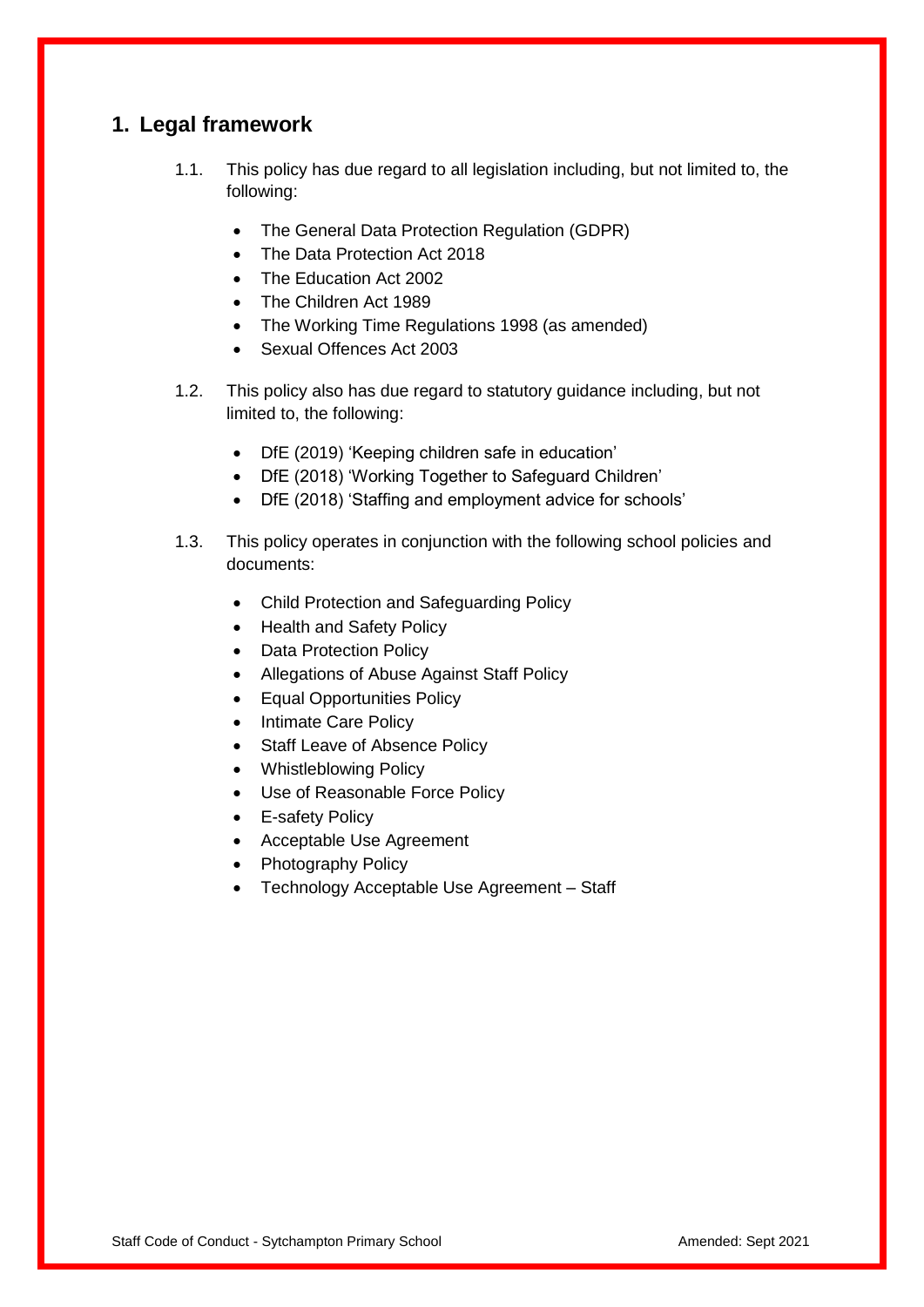## <span id="page-5-0"></span>**2. Safeguarding pupils**

- 2.1. In accordance with 'Keeping children safe in education 2021', all staff members have a responsibility to safeguard pupils and protect their welfare.
- 2.2. All staff members have a responsibility to ensure that they provide a learning environment in which pupils feel safe, secure and respected.
- 2.3. To effectively safeguard pupils, staff members are required to follow the procedures outlined in this Staff Code of Conduct, the school Behaviour Policy and the Safeguarding and Child Protection Policy, ensuring that they do not act in a way that may put pupils at risk of harm, or lead others to question their actions.
- 2.4. In accordance with the school's Safeguarding and Child Protection Policy, staff members will be prepared to identify pupils who may be subject to, or at risk of, various types of abuse and neglect, including, but not limited to, the following :
	- Physical abuse
	- **Emotional abuse**
	- Sexual abuse
	- Neglect
	- Peer-on-peer abuse
	- Serious violence
	- FGM
	- Child sexual exploitation (CSE)
	- Child criminal exploitation (CCE)
	- Bullying; this includes cyberbullying, and prejudice-based and discriminatory bullying

Copies of policies and a copy of Part one (or Annex A for staff members not working directly with children) of KCSIE will be provided to staff at induction and are available on the Staff Network and in the Staff Room. Staff will have a clear understanding of the school's policies and procedures with regards to safeguarding issues, e.g. abuse, and the important role they play in preventing harm against pupils.

In accordance with the school's Child Protection and Safeguarding Policy, staff will also be aware of the factors that could increase a pupil's risk of being subject to safeguarding issues, including but not limited to:

- Pupils who need a social worker (Child in Need and Child Protection Plans).
- Pupils requiring mental health support.
- LAC and previously LAC.
- Pupils with SEND.
- Pupils who identify as LGBTQ+.
- Pupils perceived to be LGBTQ+.
- Pupils struggling with mental health needs.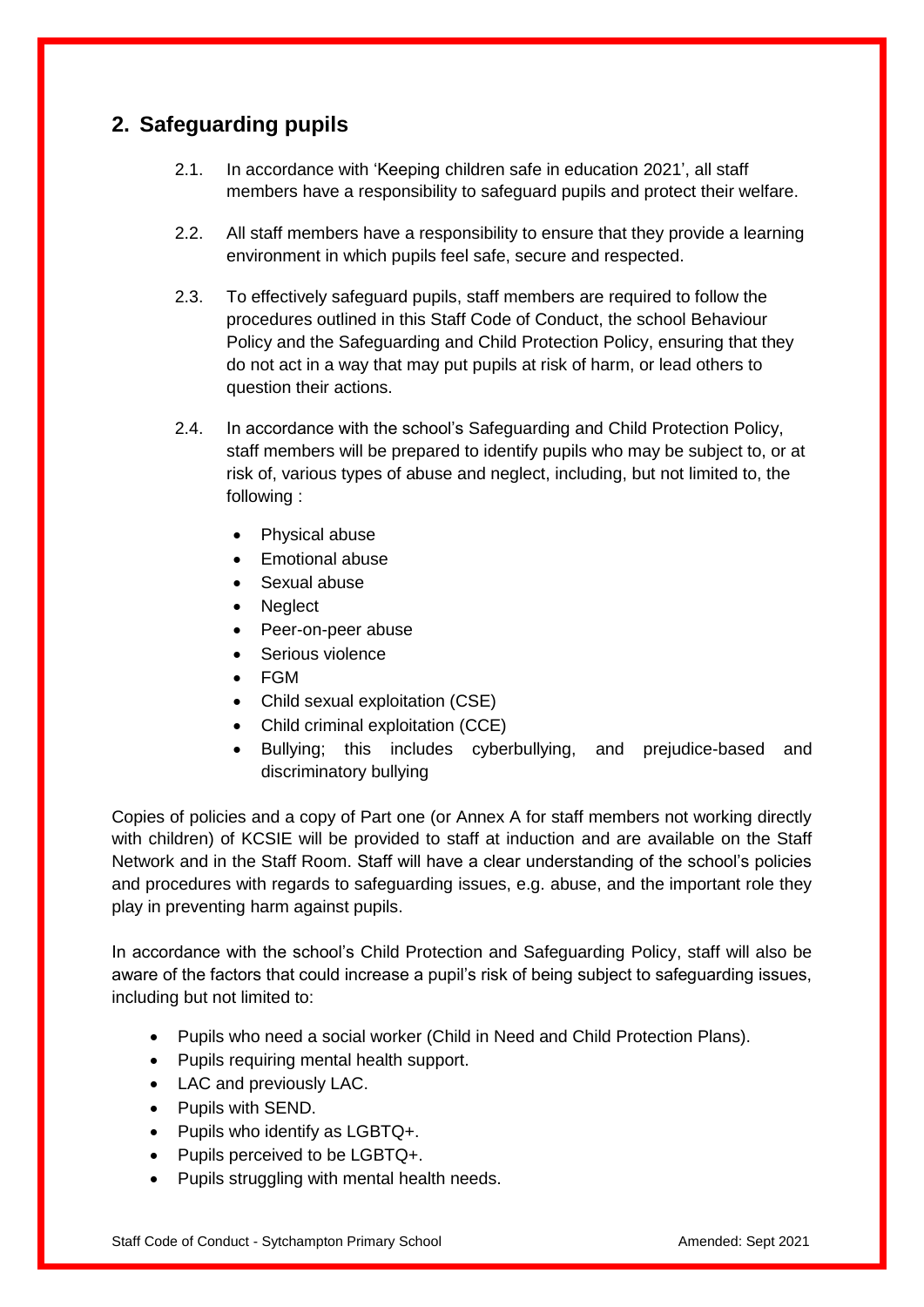- Pupils who have a family member in prison, or who are affected by parental offending.
- Pupils that are frequently absent or permanently excluded from school.

If a staff member identifies a pupil who is subject to, or at risk of, abuse and neglect, they will follow the necessary reporting and referral procedures outlined in the Child Protection and Safeguarding Policy. Staff will be aware of the procedures to follow if a pupil tells them they are experiencing abuse, exploitation or neglect.

In all cases, if a staff member feels unsure as to whether an incident or pupil would be classed as a safeguarding concern, they will speak directly to the DSL. Staff will not assume a colleague will take action and share information that might be critical in keeping children safe.

Staff will understand that even if there are no reports of peer-on-peer abuse in the school, this does not mean it is not happening. Staff will report any concerns regarding any form of abuse to the DSL without undue delay. Staff will understand the importance of challenging inappropriate behaviours between peers that are abusive in nature.

- 2.5. If a staff member identifies a pupil who is subject to, or at risk of, the abuse and neglect mentioned in 2.4, they will follow the necessary reporting and referral procedures.
- 2.6. Any staff member that has concerns about a staff member's actions or intent that may lead to a pupil being put at risk of harm will report this in line with the Whistleblowing Policy to the Headteacher immediately so appropriate action can be taken.
- 2.7. Upskirting is not tolerated by the school and any incidents of upskirting must be reported to the DSL who will decide on the next steps to take, which may include involving the police.
- 2.8. If a staff member feels unable to raise an issue with the school, they will use other whistleblowing channels, including contacting the NSPCC's helpline on 0800 028 0285 (between the hours of 8:00am and 8:00pm Monday to Friday) or email [help@nspcc.org.uk.](mailto:help@nspcc.org.uk) Staff members can also access guidance at [www.gov.uk/whistleblowing.](https://www.gov.uk/whistleblowing)
- 2.9. Staff will partake in the appropriate safeguarding and child protection training, which will include online safety; additionally, staff will receive regular safeguarding and child protection updates at least annually.
- 2.10. Staff will recognise that, when teaching pupils about safeguarding and online safety, a one-size-fits-all approach may not be appropriate for every pupil, and a more personalised or contextualised approach may be needed for pupils who are vulnerable, victims of abuse and/or have SEND.

Staff will be aware of their local early help process and understand their role in it. Staff will also be aware of the process for making referrals to children's social care service (CSCS) and for statutory assessments under the Children Act 1989, along with the role they may be expected to play in such assessments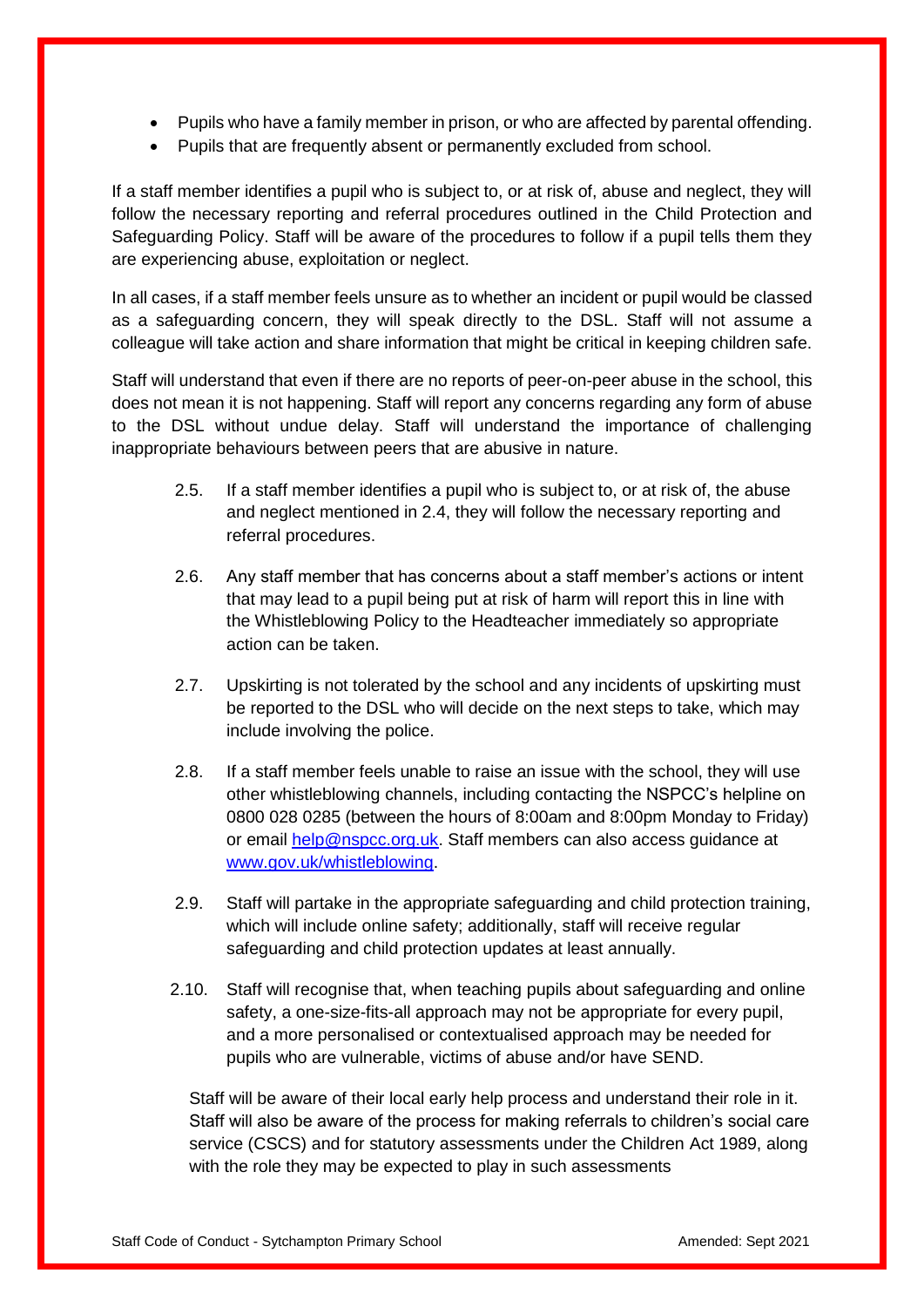Staff will reassure victims that they are being taken seriously and that they will be supported and kept safe by the school. Staff will never give the impression that pupils are creating a problem by reporting abuse, sexual violence or sexual harassment, nor should a pupil ever be made to feel ashamed for reporting an incident.

- 2.11. If the concern is regarding the headteacher, staff will report this to the Chair of the Governing board.
- 2.12. All staff will partake in the appropriate safeguarding and child protection training; additionally, all staff will receive regular safeguarding and child protection updates but at least annually.
- 2.13. Staff will be aware that confidentiality will never be promised to a pupil staff will understand the procedure for if a pupil discloses a potential safeguarding issue, in accordance with the school's Safeguarding and Child Protection and Policy.
- 2.14. Staff will be aware of the school's legal duty to refer anyone who has harmed, or poses a risk of harm to, a child or vulnerable adult to the DBS – this includes where:
	- The harm test is satisfied in respect of that individual
	- The individual has received a caution or conviction for a relevant offence, or if there is reason to believe that the individual has committed a listed relevant offence
	- The individual has been removed from working in regulated activity or would have been removed if they had not left their post

#### <span id="page-7-0"></span>**3. Appearance and dress**

The school expects that staff members will:

- Ensure that their appearance is clean and neat when at work or representing the school.
- Dress in a manner that is appropriate to their role.
- Remember that they are role models for pupils, and that their dress and appearance should reflect this.
- Not dress in a way that would cause embarrassment to pupils, parents, colleagues or other stakeholders.
- Cover any tattoos or body art whilst in school; small earrings are acceptable, but all other body piercings must be removed.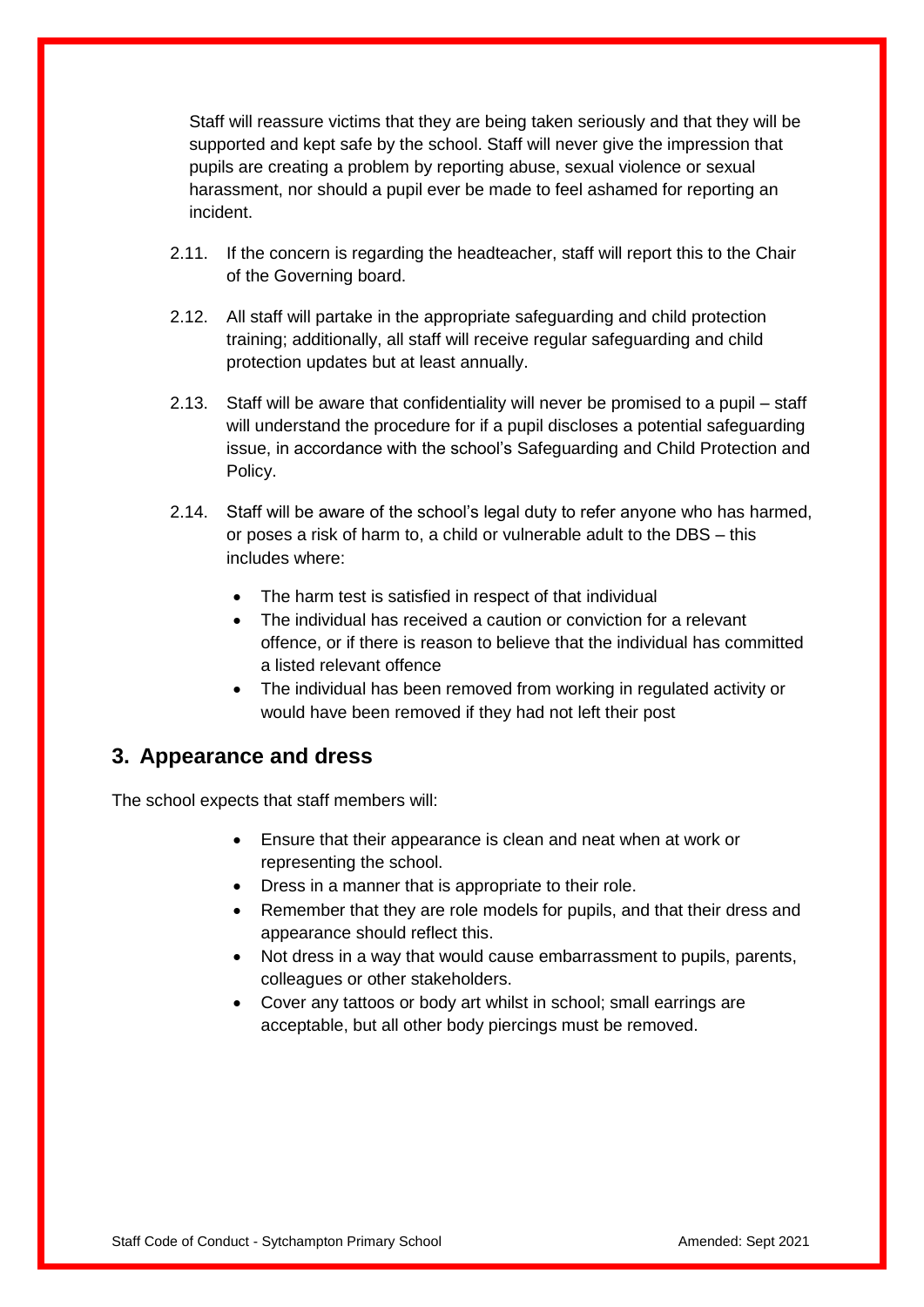### <span id="page-8-0"></span>**4. Attendance**

- 4.1. The school expects that staff members will:
	- Attend work in accordance with their contract of employment and associated terms and conditions in relation to hours, days of work and holidays.
	- Make routine medical and dental appointments outside of their working hours or during holidays where possible.
	- Refer to the school's Staff Leave of Absence Policy if they need time off for any reason other than personal illness.
	- Follow the school's absence reporting procedure when they are absent from work due to illness or injury.

#### <span id="page-8-1"></span>**5. Professional behaviour and conduct**

- 5.1. Staff members are expected to treat other colleagues, pupils, parents, and external contacts with dignity and respect and adhere to the school's core values.
- 5.2. The use of foul and abusive language will not be tolerated.
- 5.3. Discrimination, bullying, harassment or intimidation, including physical, sexual and verbal abuse, will not be tolerated.
- 5.4. Staff members will not misuse or misrepresent their position, qualifications or experience, or bring the school into disrepute.
- 5.5. Staff members will inform the Headteacher if they are subject to a criminal conviction, caution, ban, police enquiry, investigation or pending prosecution.
- 5.6. Staff will be aware that professional behaviour and conduct is expected to be extended to extra-curricular trips and visits too. All staff attending a trip or visits will act in accordance with this policy.
- 5.7. Staff will act appropriately in terms of the views they express (in particular political views) and the use of school resources at all times and will not use school resources for party political purposes.

#### <span id="page-8-2"></span>**6. Conduct outside of work**

- 6.1. Staff may undertake work outside school, either paid or voluntary, provided that it does not conflict with the interests of the school. The nature of the work cannot be seen to bring the school into disrepute, nor be at a level which may contravene the working time regulations or affect an individual's work performance.
- 6.2. Staff will not engage in outside work which could seriously damage the reputation and standing of the school or the employee's own reputation, or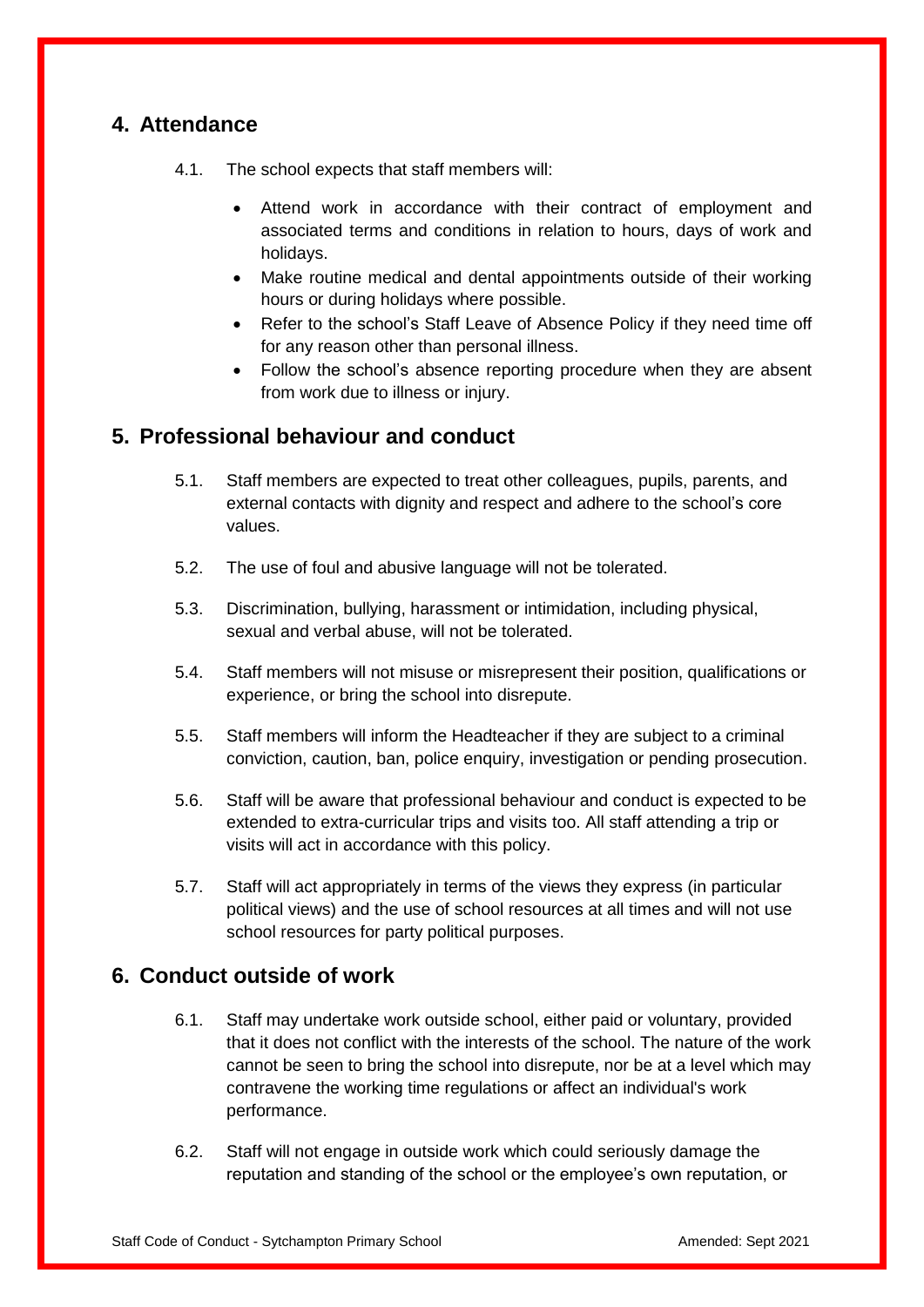the reputation of other members of the school community. In particular, criminal offences that involve violence, possession or use of illegal drugs or sexual misconduct are unacceptable.

6.3. Staff will not engage in inappropriate use of social network sites which may bring themselves, the school, school community or employer into disrepute. This is explored further in [section 15](#page-15-3).

#### <span id="page-9-0"></span>**7. Smoking, alcohol and other substances**

- 7.1. Staff will not smoke on, or within a mile radius of, the school premises.
- 7.2. Staff will not smoke whilst working with or supervising pupils off-site, such as when on educational visits and trips.
- 7.3. The taking of illegal drugs or alcohol during working hours is unacceptable and will not be tolerated. Staff members must never attend work under the influence of alcohol or illegal drugs.
- 7.4. If alcohol or drug usage impacts on a staff member's performance, the school has the right to discuss the matter with the employee and take appropriate action in accordance with the school's disciplinary procedures, including referral to the police.

### <span id="page-9-1"></span>**8. Health and safety**

- 8.1. Staff members will:
	- Be familiar with and adhere to the school's Health and Safety Policy and ensure that they take every action to keep themselves and everyone in the school environment safe and well.
	- Comply with health and safety regulations and use any safety equipment and protective clothing which is supplied to them.
	- Comply with hygiene requirements.
	- Comply with accident reporting requirements.
	- Inform the Headteacher of any paid work which is undertaken elsewhere, for compliance with The Working Time Regulations 1998 (as amended).

#### <span id="page-9-2"></span>**9. Declaration of interests**

- 9.1. Staff members are required to declare their interests, both personal and financial, where the group or organisation they are affiliated with would be considered to be in conflict with the ethos of the school.
- 9.2. For the purposes of this policy, a financial conflict of interest is one where there is, or appears to be, opportunity for personal financial gain, financial gain for close relatives or friends, or where it may be reasonable for a third party to take the view that financial benefits may affect an individual's actions.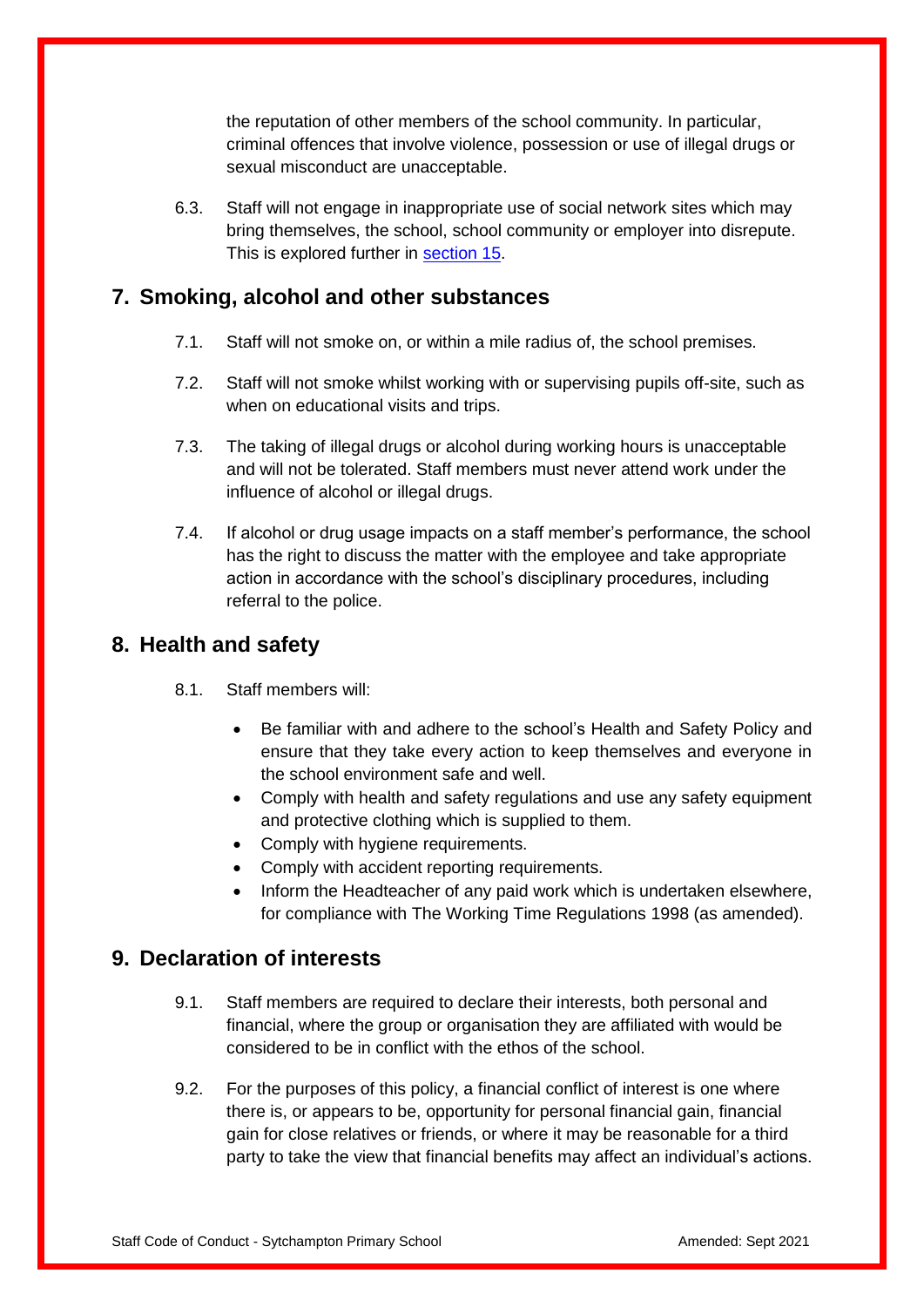- 9.3. The term 'financial interest' means anything of monetary value, including the following:
	- Payments for services
	- Equity interests
	- Intellectual property rights
	- Hospitality or gifts
- 9.4. Examples of financial interests that must be declared include, but are not limited to, equity interests in services considered for use by the school.
- 9.5. Non-financial conflicts of interest can also come into conflict, or be perceived to come into conflict, with an individual's obligations or commitments to the school. These interests may include any benefit or advantage including, but not limited to, direct or indirect enhancement of an individual's career or gain for immediate family or someone with whom the individual has a close relationship.
- 9.6. Examples of situations that could give rise to non-financial conflicts of interest include the following:
	- Pressure or temptation to accept gifts, inducements or hospitality
	- Participating in the appointment, hiring, promotion, supervision or evaluation of a person with whom the individual has a close personal relationship
	- Where a member of staff has or develops a close personal relationship with a colleague
- 9.7. Membership to a trade union or staff representative group does not need to be declared.
- 9.8. Staff members will also carefully consider whether they need to declare their relationship with any individual where this might cause a conflict with school activities.
- 9.9. Failure to make a relevant declaration of interests is a very serious breach of trust and, therefore, if employees are in doubt about a declaration, they are advised to contact the school or trade union.
- 9.10. All declarations, including nil returns, will be submitted in writing to the headteacher for inclusion on the Register of Business Interests.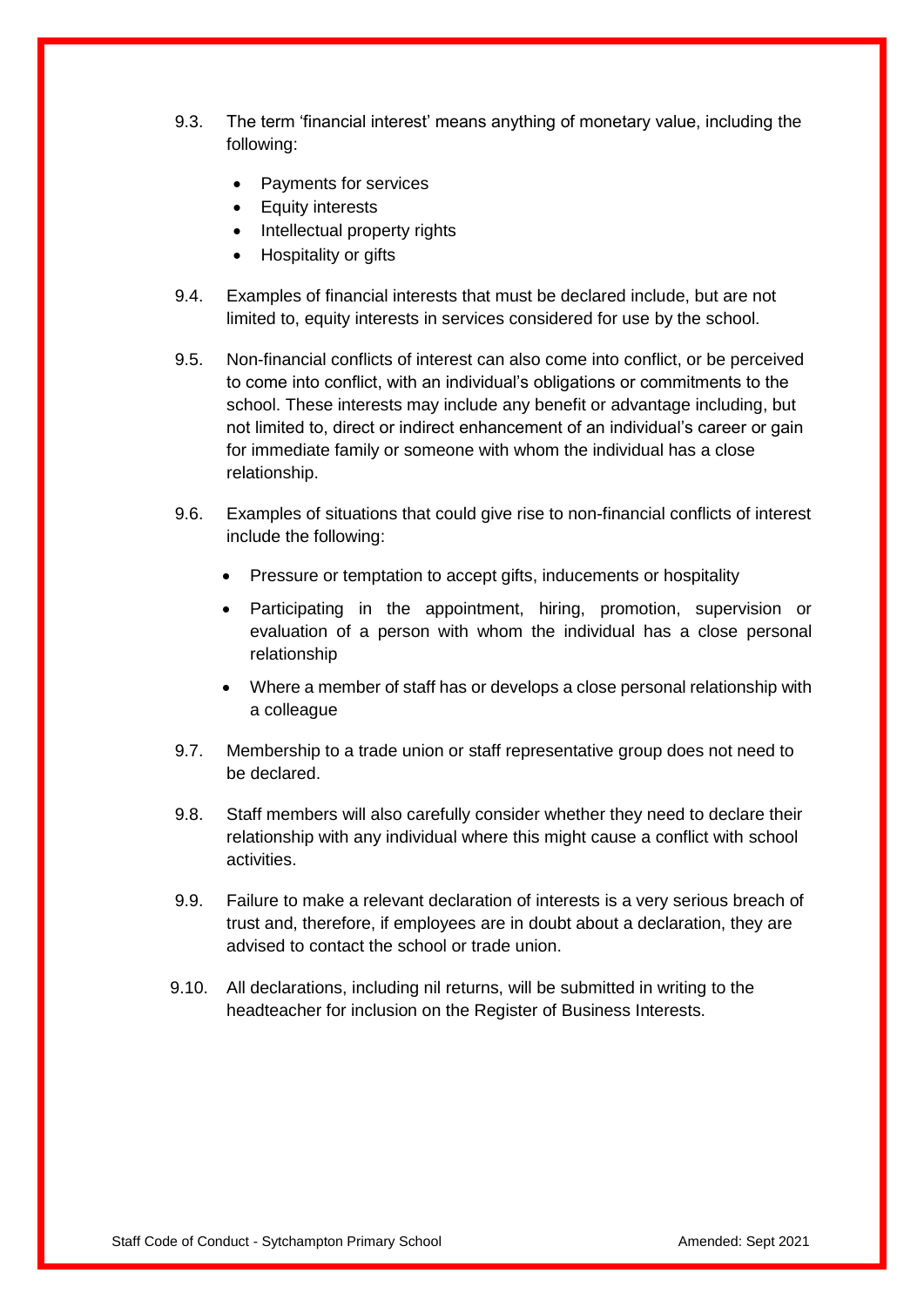## <span id="page-11-0"></span>**10. Relationships with pupils**

10.1. The school expects that staff will:

- Maintain professional boundaries and relationships with pupils at all times, and will consider whether their actions are warranted, proportionate, safe and necessary.
- Act in an open and transparent way that would not lead to others questioning their actions.
- Ensure that they do not establish social contact with pupils for the purpose of securing a friendship, or to pursue or strengthen a relationship.
- Ensure that they do not develop personal or sexual relationships with pupils: this includes sexual remarks and discussing their own sexual relationships with, or in the presence of, pupils.
- Only contact pupils via the school's established mechanisms: personal phone numbers, email addresses or social media platforms will not be used to contact pupils.
- 10.2. Under the Sexual Offences Act 2003, it is an offence for a person aged 18 or over to have a sexual relationship with a child under 18 where that person is in a position of trust in respect to that child, even if the relationship is consensual.

#### <span id="page-11-1"></span>**11. Physical contact with pupils**

- 11.1. The school understands that there are circumstances in which it is entirely necessary for staff to have physical contact with pupils, e.g. when applying first aid and assisting with intimate care, but staff will only do so in a professional and appropriate manner in line with relevant school policies.
- 11.2. When physical contact is made with pupils, it is imperative that it is conducted in a way which is responsive to the pupil's needs, is of limited duration and is appropriate to their age, stage of development, gender, ethnicity and background.
- 11.3. Staff will seek the pupil's permission, where possible, before initiating contact.
- 11.4. Staff will always use their professional judgement when determining what physical contact is appropriate, as this may differ between pupils. As such, the pupil's feelings and wishes will always be taken into account.
- 11.5. Staff will never touch a pupil in a way which is indecent and will always be prepared to explain their actions.
- 11.6. Staff will be aware that even well-intentioned physical contact may be misconstrued by a pupil, an observer or by anyone to whom this action is described and, therefore, will be prepared to justify their actions.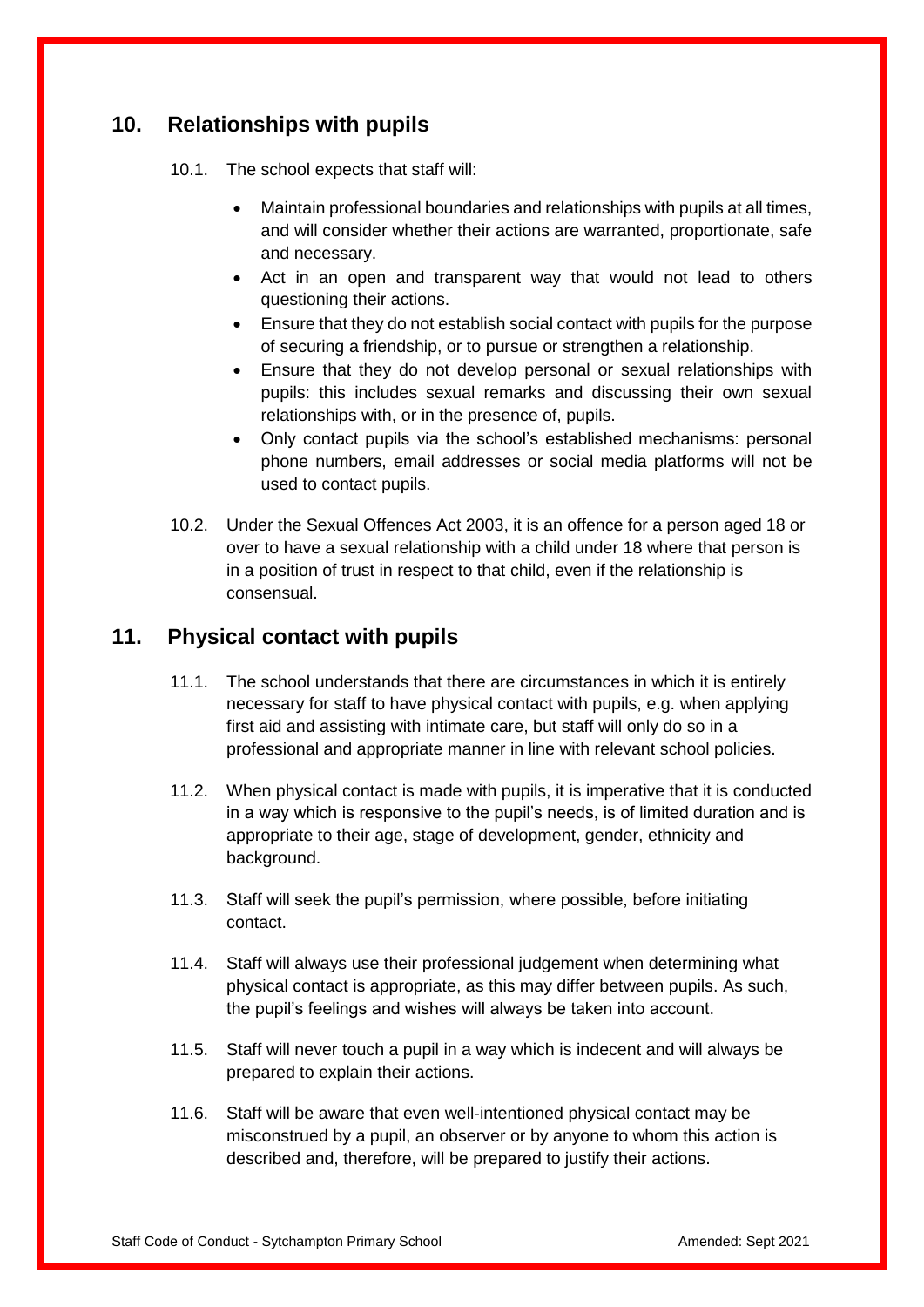- 11.7. Staff will not engage in rough play, tickling or play fights with pupils.
- 11.8. Extra caution will be taken where it is known that a pupil has previously suffered from abuse or neglect.
- 11.9. Physical contact will never be secretive; if a member of staff believes an action could be misinterpreted, this will be reported to the Headteacher and appropriate procedures will be followed.
- 11.10. Where it is necessary in PE classes for teachers to demonstrate use of equipment, this will be conducted with another member of staff if possible. If a pupil is required to participate, their consent will be given before doing so.
- 11.11. If a child is in distress and in need of comfort as reassurance, staff may use age-appropriate physical contact, such as placing their hand on the pupil's shoulder. Staff will remain self-aware of their actions at all times and ensure that their contact is not threatening, intrusive or subject to misinterpretation.
- 11.12. Staff may also use reasonable force as a means of physical contact with pupils for restraint purposes, such instances will always be in accordance with the school's Use of Reasonable Force Policy.

#### <span id="page-12-0"></span>**12. Showering and changing**

- 12.1. Pupils are entitled to respect and privacy whilst they are changing before/after PE; however, a level of supervision is required to ensure that pupils are safe, and that they are not subjected to bullying.
- 12.2. The supervision will be appropriate to the needs and ages of the pupils, and sensitive to the potential for embarrassment.
- 12.3. Staff will announce their intention of entering the changing room to allow pupils to maintain their privacy.
- 12.4. Staff will never change or shower in the same area as pupils.

#### <span id="page-12-1"></span>**13. Transporting pupils**

- 13.1. When it is necessary to transport pupils off-site, staff will ensure that the transport arrangements of the vehicle meet all legal requirements, they have an appropriate licence and the vehicle is roadworthy, has a valid MOT certificate and is insured.
- 13.2. Staff will gain consent from parents before transporting pupils and will be aware that the welfare of all pupils in the vehicle is their responsibility.
- 13.3. Two or more staff will be present in the vehicle to avoid any discrepancy regarding safeguarding concerns.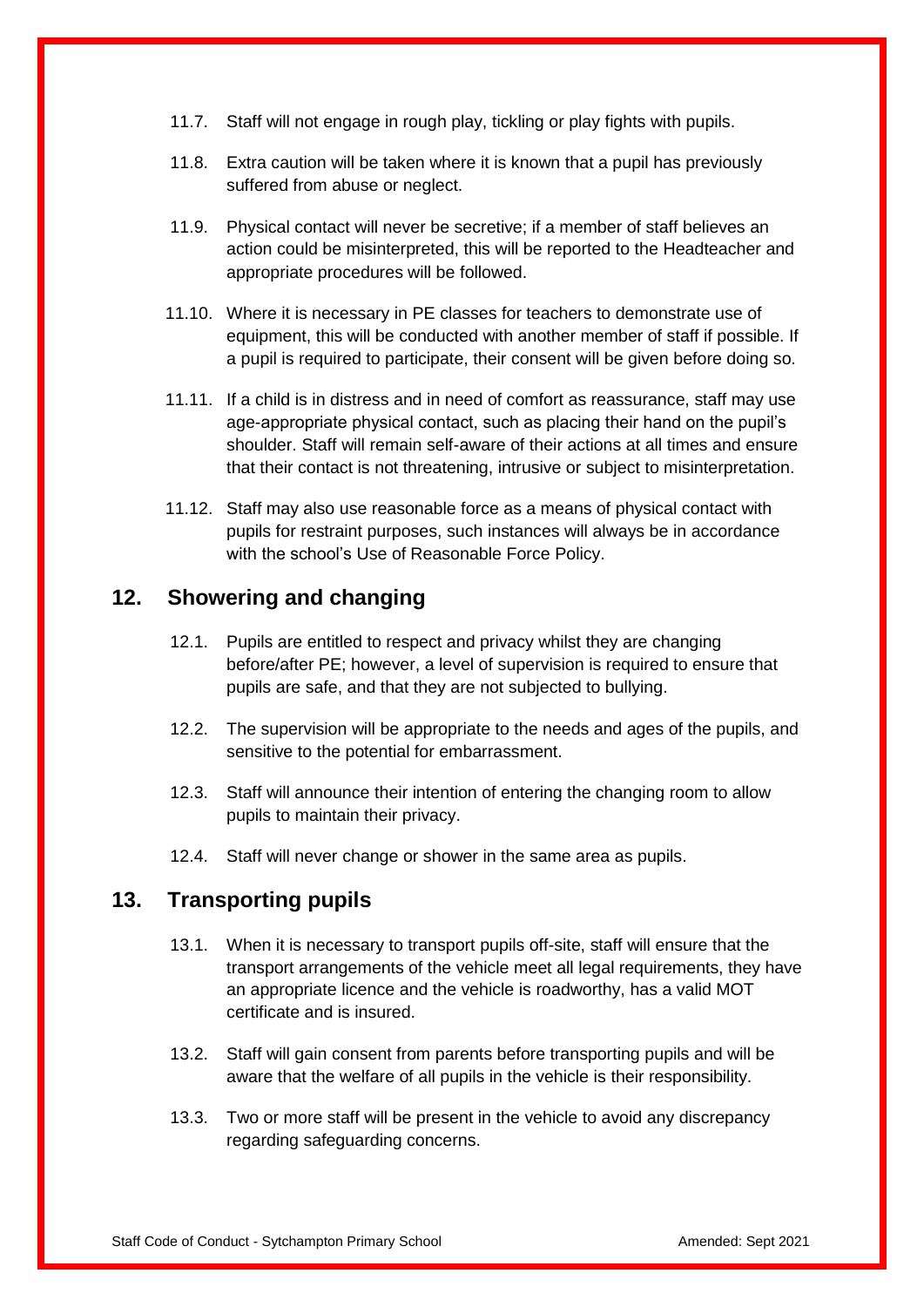## <span id="page-13-0"></span>**14. Acceptable use of technology**

Staff will adhere to the procedures outlined in the school's Online Safety Policy and Technology Acceptable Use Agreement at all times.

Staff will be aware of how the use of technology can impact safeguarding and wellbeing issues, e.g. online abuse. Staff will be vigilant to ensure their own behaviour is respectful and that pupils are using technology appropriately while under their care.

Staff are required to employ the highest security settings on any personal profiles they may have.

Staff will not engage in inappropriate use of social networking sites including contacting pupils or their family members, accepting or inviting friend requests from pupils or their family members, or following pupils or their family members on social media.

The school understands that some staff members are also parents of pupils at the school and, therefore, may wish to contact other parents. When doing so, staff will exercise their professional judgement and will not contact family members on social media if this would lead to a conflict of interest.

Staff will remain mindful of their use of social media and their web-based presence including written content, videos or photographs, and views expressed directly or indirectly which may bring themselves, the school or the school community into disrepute.

#### <span id="page-13-1"></span>**15. Premises, equipment and communication**

School equipment and systems are available only for school-related activities and will not be used for the fulfilment of another job or for personal use, unless specifically authorised by the headteacher.

Illegal, inappropriate or unacceptable use of school equipment or communication systems may result in disciplinary action and, in serious cases, could lead to an employee's dismissal.

Employees receiving inappropriate communication or material, or who are unsure about whether something they propose to do might breach this policy, should seek advice from the headteacher.

The school reserves the right to monitor emails, phone calls, internet activity or document production on school-owned equipment, principally in order to avoid offensive or nuisance material and to protect systems from viruses, but also to ensure proper and effective use of systems.

Communication systems may be accessed when the school suspects that the employee has been misusing systems or facilities, or for the investigation of suspected fraud or other irregularity. Access will be secured by the systems manager, only with the permission of the governing board.

Passwords should not be shared and access to computer systems must be kept confidential except on the express request of the headteacher or systems manager. Breaches of this confidentiality may be subject to disciplinary action.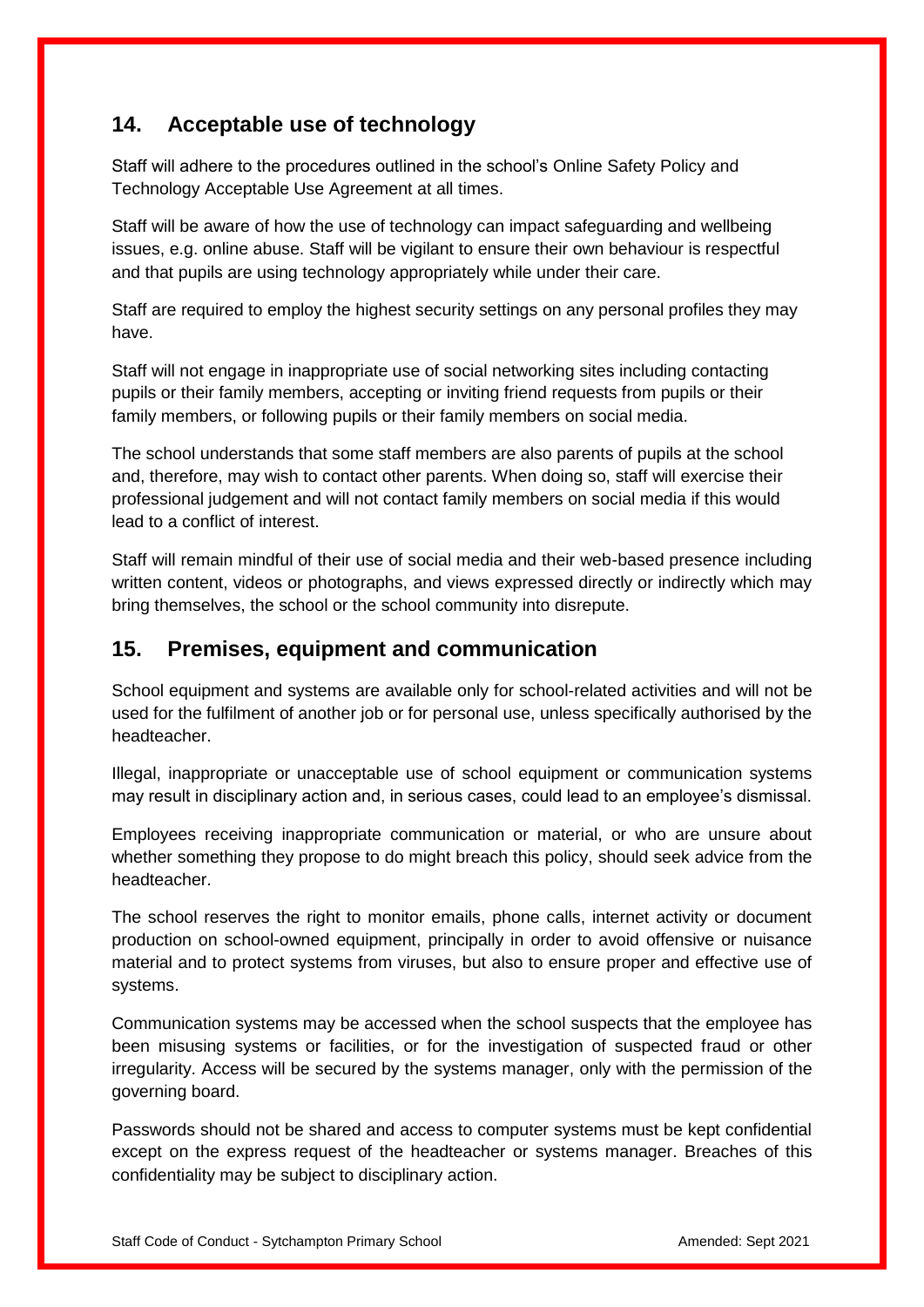School equipment that is used outside the premises, e.g. laptops, will be returned to the school when the employee leaves employment or if requested to do so by the headteacher.

### <span id="page-14-0"></span>**16. Photography and videos**

Photographs and videos will only be taken using school equipment wherever possible. The use of personal mobile phones for this purpose will only be permitted by the Headteacher. Any videos or images taken using personal devices will be uploaded to a secure location immediately and the original images must be deleted.

Consent for taking photographs will be obtained from parents, or the pupil themselves, if they are deemed old enough and able to make the decision for themselves.

The age of consent that is legislated is 13 and above; however, this is only applicable for online services provided directly to children. For everything else, an appropriate age of consent is considered on a case-by-case basis by the DPO, headteacher and a pupil's parents (where appropriate).

Pupils who have not provided consent, either personally or via their parents, to have their photograph taken or be filmed will have their wishes respected, in line with the Photography Policy.

The headteacher will be notified of the proposed use of the imagery or video and the equipment and ensure that the use of such is included in lesson plans where this is necessary.

All photographs and videos will be available for scrutiny, and staff will be prepared to justify the images or footage taken.

Careful consideration will always be given to the activities which are being filmed or photographed, to ensure that images or videos are not indecent and cannot be misused.

#### <span id="page-14-1"></span>**17. Data protection and confidentiality**

Regarding personal and sensitive data, staff members are required, under the UK GDPR and the Data Protection Act 2018, to:

- Consider the legal basis for collecting the data, ensuring that this is documented.
- Ensure that the data is stored on a GDPR-compliant server, and that the data is not held for any longer than necessary.
- Securely dispose of the data when the relevant retention period ends.

Staff members will not disclose sensitive information about the school, its employees or the LA to other parties.

The only exception whereby it is acceptable for a staff member to disclose information that would otherwise be considered confidential is when the confidential information gives rise to concerns about the safety or welfare of a pupil.

Staff members have the right to request access to data that is held about them. Such requests will be made to the headteacher in writing in accordance with the school's Data Protection Policy.